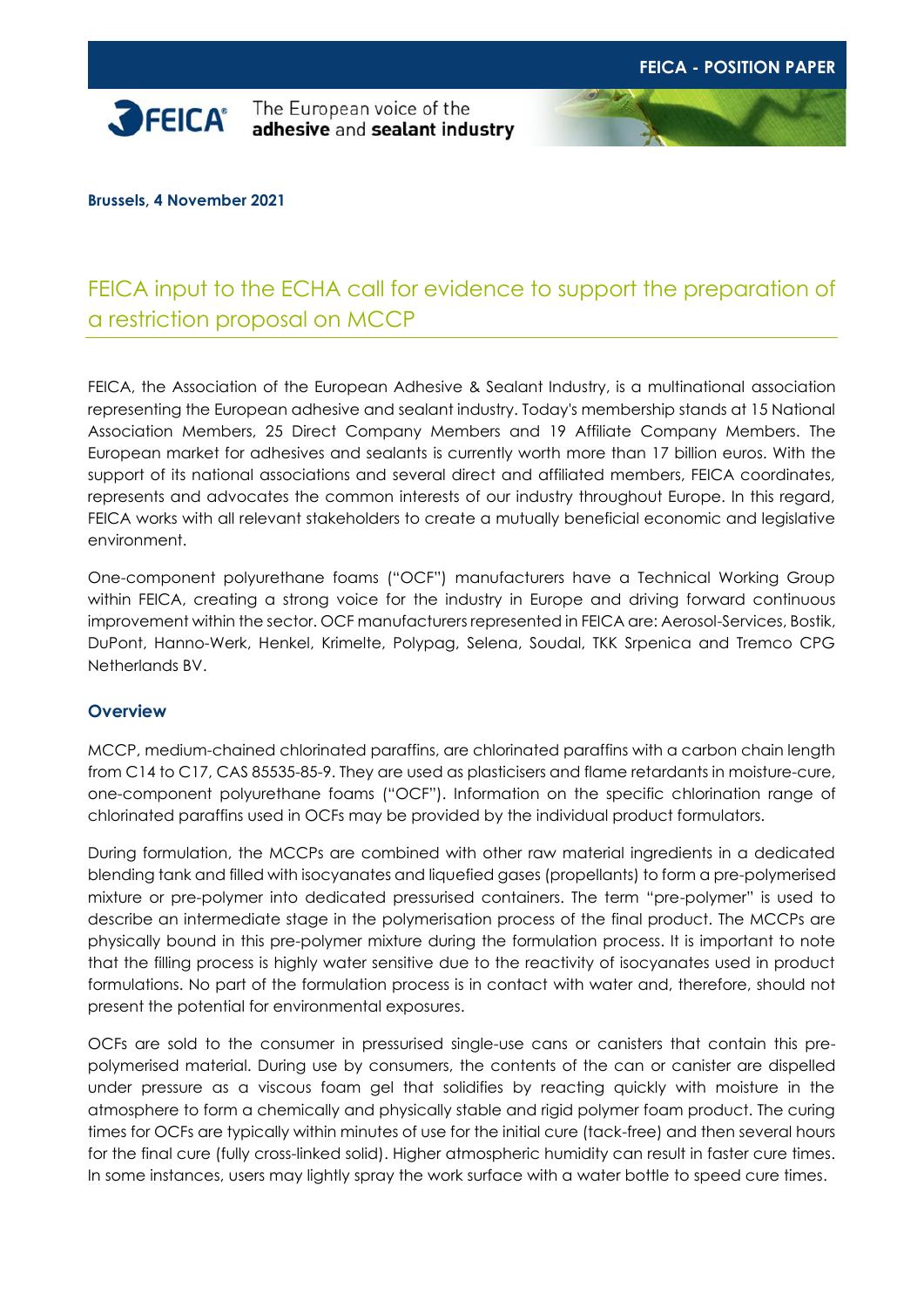## **Delivery of Compounds**

## **The delivery, handling, and storage processes for the Compounds at OCF formulation sites are designed to minimise any potential for environmental releases.**

The MCCPs are delivered to the formulation facility by bulk truck and are stored in above-ground, indoor storage tanks, or are delivered in intermediate containers. Industry best practices followed dictate that delivery sites be located within diked areas to contain accidental spills, with all drains sealed to prevent any discharge to water and sewer systems.

## **Blending Process**

## **The blending and formulation processes for OCFs are designed to minimise any potential for environmental releases of the Compounds.**

The MCCPs are pumped directly from bulk storage tanks or intermediate containers and are added to dedicated blending tanks. Like other raw material ingredients for OCFs, the Compounds added to the blending tank in precise amounts to ensure product quality and performance. The MCCPs pumped from storage into the blending tank are typically fully consumed leaving no excess or residual material.

Again, it is important to note that the formulation process for OCFs is highly water sensitive due to the reactivity of isocyanates used in product formulations. Therefore, no part of the formulation process is in contact with water. Additionally, formulators use solvents to conduct any required equipment or storage tank cleaning. It is important to note that tank cleaning is rare because all materials in the dedicated blending tanks are typically consumed in the formulation process and cleaning is not typically necessary.

## **Quality Control**

## **OCF formulators properly handle and dispose of any quality control materials or off-spec products to minimise any potential for environmental releases of the Compounds.**

Product formulators conduct quality control inspections of formulations during processing and final product filling. Any material that fails quality inspection may be reworked to allow it to be used in the formulation process. In the event that the final product is rejected, the off-spec product is handled as hazardous waste as required by applicable regulations due to the presence of other chemical components that are under pressure in the can or canister.

## **Further argumentation/Conclusions**

FEICA would like to provide the following remarks/additional information regarding this call for evidence as an acknowledgement that the risks related to MCCPs in OCFs are controlled:

- To further understand how FEICA members have managed any environmental releases and prevented impacts to the environment we are inviting you to go through the following FEICA Fact Sheets/studies:
	- *a.* FEICA Fact Sheet on the classification and labelling of one-component moisture curing polyurethane foams containing medium-chained chlorinated paraffins (MCCP) – *Attachment 2*